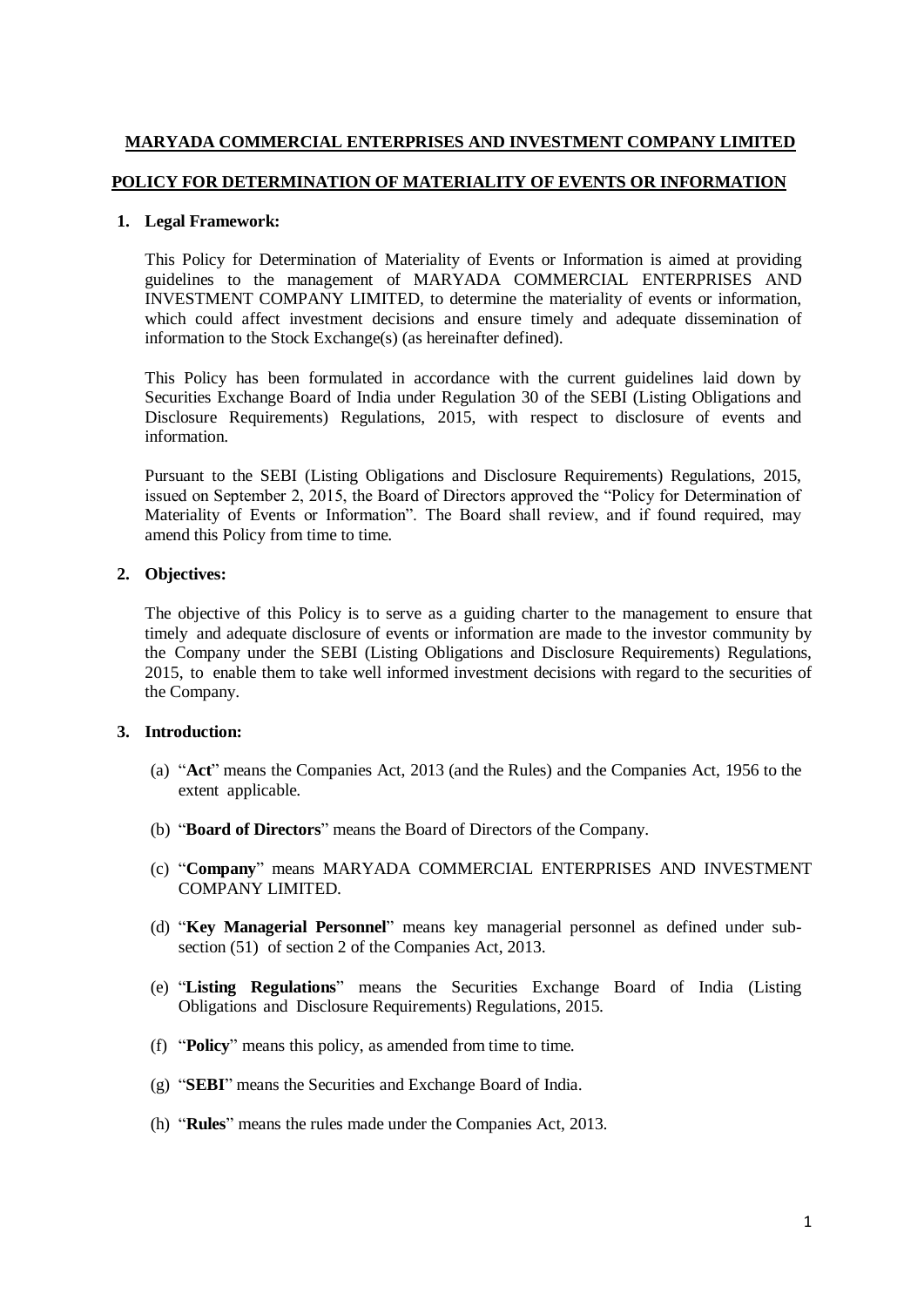(i) "**Stock Exchange(s)**" means the stock exchange on which the equity shares of the Company are listed.

### **4. Events which are deemed to be material event:**

The Company shall disclose all such events which are specified in Para-A of Part-A of Schedule III of the Listing Regulations (as applicable from time to time) without any application of the guidelines for materiality as specified in sub-regulation (2) of Regulation 30 of the Listing Regulations.

### **5. Events which are dependent on application of guidelines for materiality:**

The Company shall disclose all such material events, specified in Para B of Part-A of Schedule III of the Listing Regulations subject to application of guidelines for materiality.

#### **Guidelines for determining materiality of events or information:**

**Quantitative criteria** would be calculated based on audited financial statements of the last audited financial year, and would mean event/ information where the value involved or the impact:

- (a) exceeds ten per cent of the consolidated gross turnover, or
- (b) exceeds ten per cent of the consolidated net worth;

whichever is higher.

**Qualitative criteria** would mean an event/ information:

- (a) the omission of an event or information, which is likely to result in discontinuity or alteration of event or information already available publicly; or
- (b) the omission of an event or information is likely to result in significant market reaction if the said omission came to light at a later date; or
- (c) any other event/information may be treated as being material if in the opinion of the Board of Directors of Company, the event / information is considered material.

## **6. Any other information/ event which is to be disclosed by the Company:**

The Company shall disclose major developments that are likely to affect business, e.g. emergence of new technologies, expiry of patents, any change of accounting policy that may have a significant impact on the accounts, etc. and brief details thereof and any other information which is exclusively known to the Company which may be necessary to enable the holders of securities of the Company to appraise its position and to avoid the establishment of a false market in such securities.

### **7. Guidelines on occurrence of an event/ information:**

The occurrence of material event/information would be either by the Company's own accord or not in the hands of the Company. It can be categorized as under: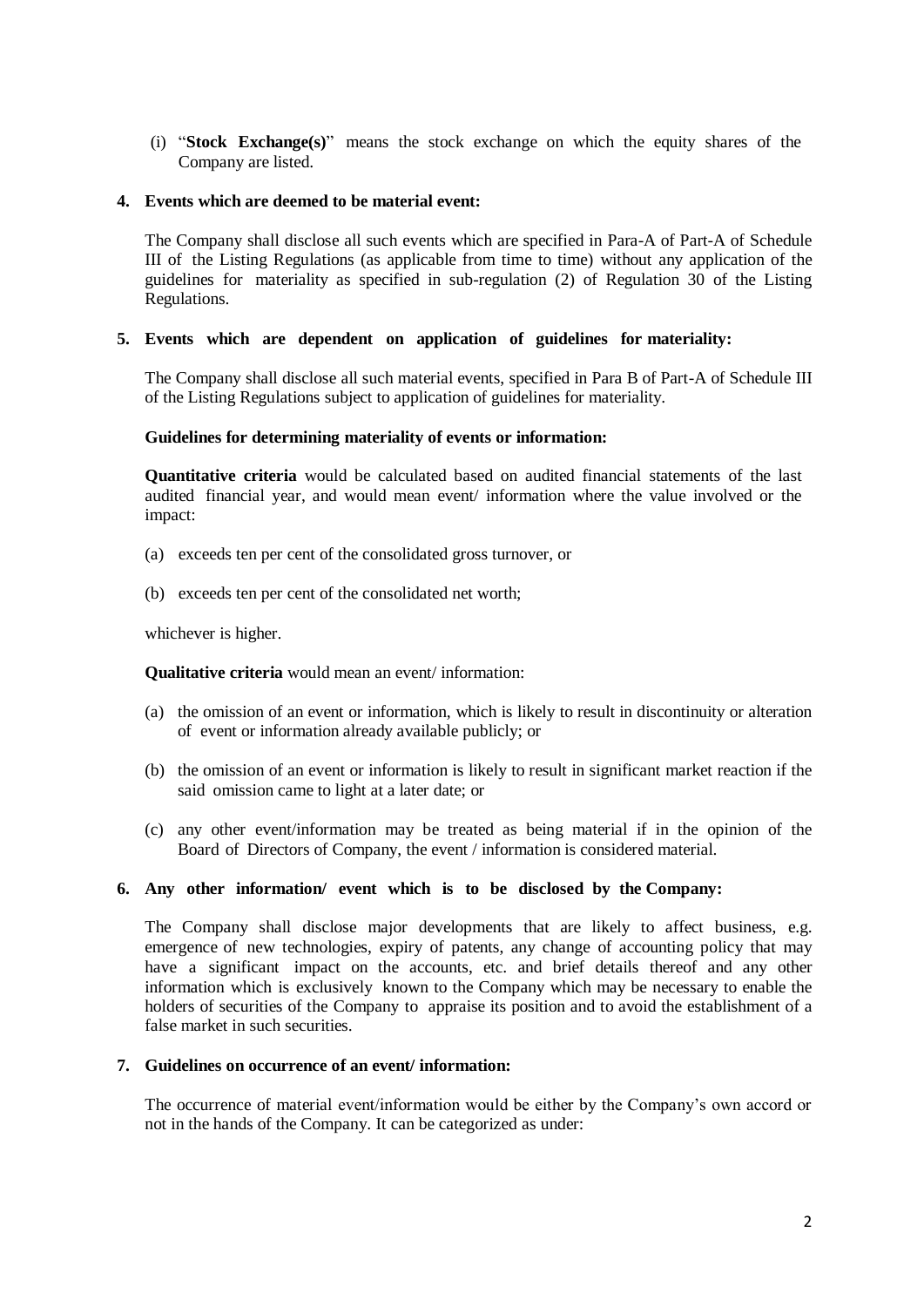- a. depends upon the stage of discussion, negotiation or approval; and
- b. in case of natural calamities, disruptions etc., it would depend upon the timing when the company became aware of the event/information.

In respect of the events under  $7(a)$ , the events/information can be said to have occurred upon receipt of approval of Board of Directors, e.g. further issue of capital by rights issuance and in certain events/information after receipt of approval of both i.e. Board of Directors and shareholders.

However, considering the price sensitivity involved, for certain events e.g. decision on declaration of dividends etc., disclosure shall be made on receipt of approval of the event by the Board of Directors, pending shareholder's approval.

In respect of the events under 7(b), the events/information can be said to have occurred when the Company becomes aware of the events/information, or as soon as, an officer of the entity has, or ought to have reasonably come into possession of the information in the course of the performance of his duties. The term 'officer' shall have the same meaning as defined under the Act and shall also include Promoter of the Company.

## **8. Authorize Key Managerial Personnel (KMP) for the purpose of determining materiality of an event or information and for the purpose of making disclosures to stock exchange:**

The following KMPs are hereby severally authorized by Board of Directors for the purpose of determining materiality of an event or information and for the purpose of making disclosures to Stock Exchange(s) ("**Authorized Person(s)**"):

a. Mr. Pawan Kumar Agarwal, Director

b. Mrs. Chitraditi Baruah, Chief Financial Officer

The materiality of events outlined above are indicative in nature. There may be a likelihood of some unforeseen events emerging due to the prevailing business scenario from time to time. Hence, the relevant Authorized Person should exercise his/her own judgement while assessing the materiality of events associated with the Company. In case the relevant Authorized Person perceives any doubt regarding materiality he/she may consult Chairman or any other Director before disclosing the information to the Stock Exchange(s).

Details of above KMPs shall be also disclosed to the Stock Exchange(s) and as well as on Company's website.

## **9. Amendments**

The Board may subject to the applicable laws amend any provision(s) or substitute any of the provision(s) with the new provision(s) or replace the Policy entirely with a new Policy. However, no such amendment or modification shall be inconsistent with the applicable provisions of any law for the time being in force.

## **10. Scope & Limitations**

The Company shall disclose all events or information with respect to subsidiaries which are material for the listed entity.